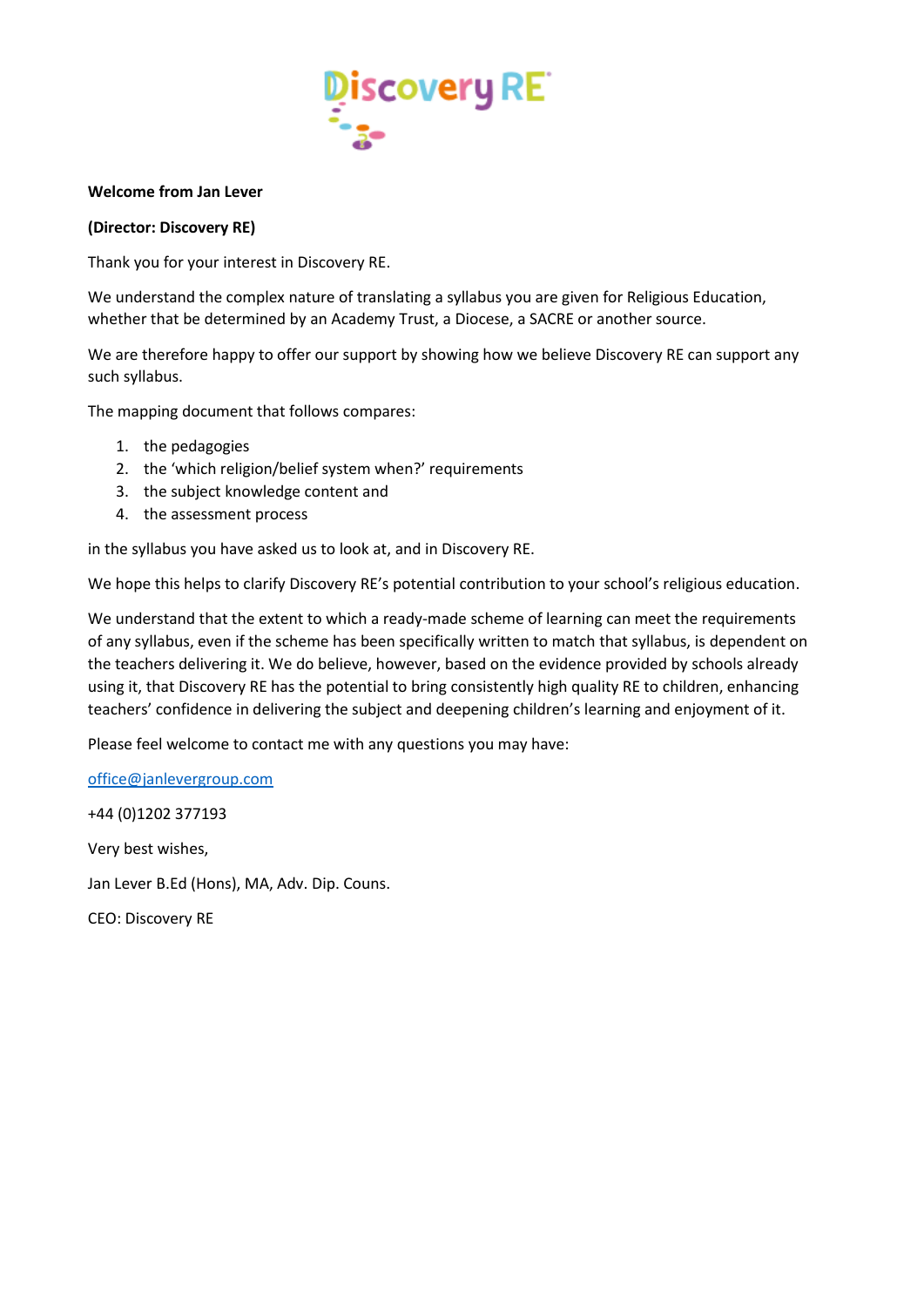# **Mapping Discovery RE to the Cornwall Agreed Syllabus**

The mapping document that follows compares:

- 1. the pedagogies (teaching approaches)
- 2. the 'which religion/belief system when?' requirements
- 3. the subject knowledge content and
- 4. the assessment process

# **Introduction**

Discovery RE is a set of detailed medium-term plans for RE from Years F1/2 to Year 6. It adopts an enquiry-based approach to teaching and learning. Christianity is taught in every year group, with Christmas and Easter given new treatment each year, developing the learning in a progressive way. Buddhism, Hinduism, Islam, Judaism and Sikhism are also covered. Humanist perspectives are added when appropriate in some enquiries. Each enquiry unit demands the equivalent of 6 lessons but teaching time could be blocked over perhaps 3 half days to enhance learning. Each enquiry has a learning objective which shows the learning over the enquiry and SMSC (Spiritual, Moral, Social and Cultural) development opportunities are mapped throughout as is each enquiry's contribution to the British Values agenda.

# **1. The pedagogies (teaching approaches)**

**Discovery RE** is an enquiry-based approach to Religious Education, a different enquiry for every halfterm (6 per year) focusing on one religion at a time.

**The aim is to deepen children's critical thinking skills through greater subject knowledge and also to allow their own spiritual development.**

Each enquiry has a big enquiry question e.g. What is the best way for a Sikh to show commitment to God? and this is explored with a **4-step process**:

**Engagement** (How can I relate to the underpinning concept in my own world?)

**Investigation** (What do I need to learn about the religion in order to answer the big question) **Evaluation** (How well can I apply this knowledge to the big question using critical thinking/evaluation skills?)

**Expression** (Can I express what difference this enquiry has made to me, my thinking and my starting point?)

# **2. Which religion/s when?**

# **Discovery RE**

**Christianity in every year group with one other religion each year from: Buddhism, Hinduism, Islam, Judaism and Sikhism.**

Discovery RE studies Christianity in every year group with a spiral developmental approach, Christmas and Easter being given different treatment each year to deepen understanding.

Most year groups then have a choice of which other religion to study alongside Christianity, meaning that it is possible to enable children to encounter all 6 principal religions by the end of Key Stage 2 (11 years old)

- Year 1 Christianity plus Judaism
- Year 2 Christianity plus Judaism OR Islam
- Year 3 Christianity plus Hinduism OR Sikhism
- Year 4 Christianity plus Judaism OR Buddhism
- Year 5 Christianity plus Hinduism OR Sikhism (whichever was not taught in Year 3)
- Year 6 Christianity plus Islam

As Discovery RE is medium term planning it is perfectly possible to move planning between adjacent year groups and differentiate accordingly. If this is done then all the enquiries for the specific religion should be moved to the other year group, not just one or two.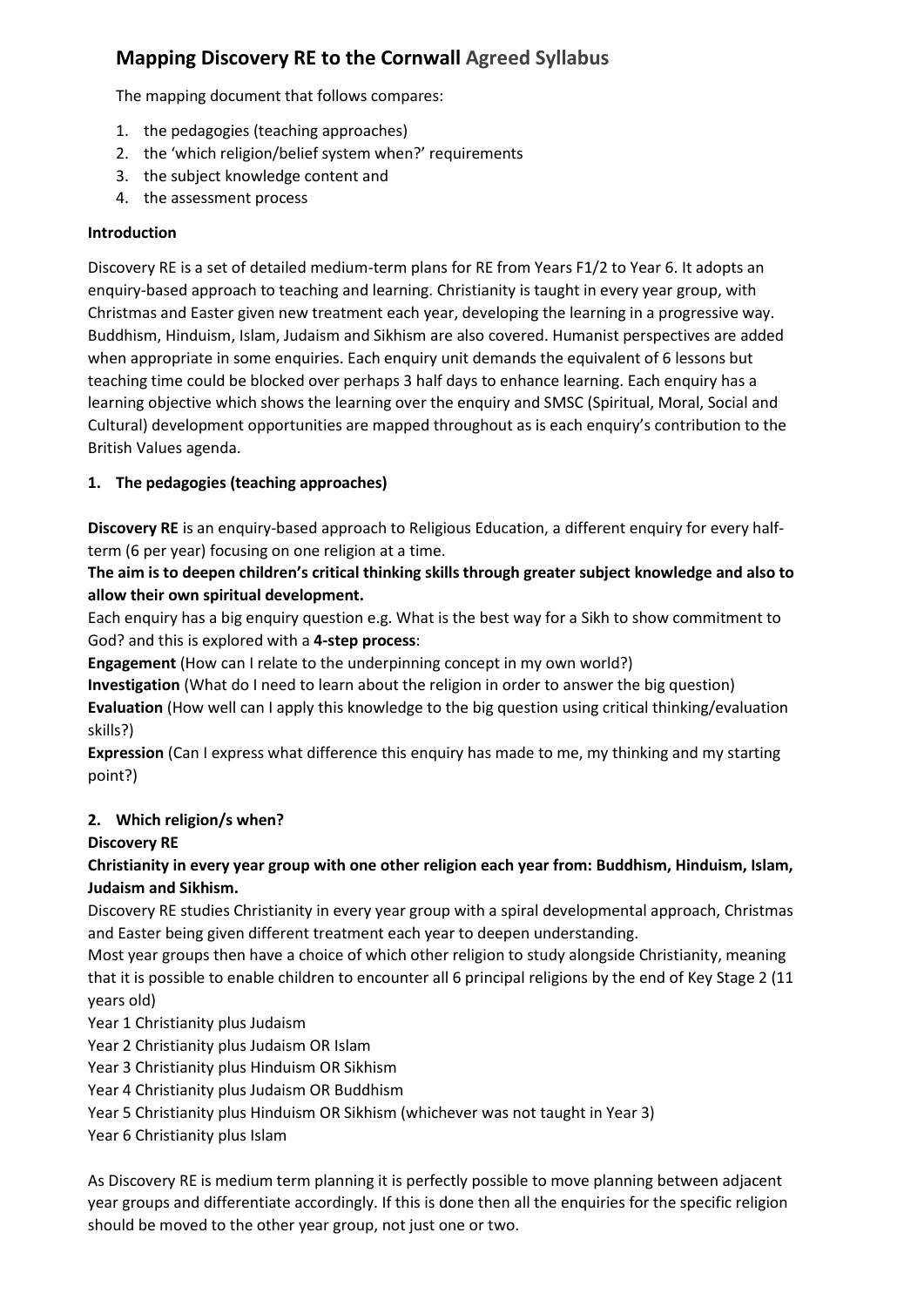# **Which religions when in the Cornwall agreed syllabus?**

The Cornwall syllabus stipulates the following coverage:

During Reception Children will encounter 'Christianity and other faiths, as part of their growing sense of self, their own community and their place within it.'

During Key Stage 1 Pupils study Christianity and one other religion from Judaism or Islam.

During Key Stage 2 Pupils study Christianity, Hinduism, Islam and Judaism

Encounters with other religions and non-religious worldviews can occur at any key stage, as appropriate to the school context

## **3. Subject Knowledge content**

The overview grid at the end of this document shows the core content of the Discovery RE enquiries to enable teachers to compare this with the requirements of their agreed syllabus. However, it is worth noting that as Discovery RE is medium-term planning, the suggested content in each enquiry can be added to in order to accommodate syllabus requirements if necessary.

The Cornwall syllabus is structured around a principal aim which is exemplified in the following three elements of the teaching and learning approach.

- To make sense of a range of religious and non-religious beliefs
- To understand the impact and significance of religious and non-religious belief
- To make connections between religious and non-religious beliefs, concepts, practices and ideas studied

As well as the main body of the syllabus, Cornwall is distinctive by including material specific to the local area. This content is called the Curriculum Kernewek and is included in an annex at the end of the syllabus. This annex contains four units of work which must be used to replace the corresponding units in the main body of the syllabus.

The Cornwall syllabus states that in Reception, children should encounter Christianity and other faiths as part of their growing sense of self, their own community and their place within it.

Six units are provided in the syllabus – At least four of these should be taught

F1 Why is the word 'God' so important to Christians?

F2 Why is Christmas special for Christians?

F3 Why is Easter special for Christians?

- F4 Being special: where do we belong?
- F5 Which places are special and why?
- F6 Which stories are special and why?

During the Foundation Stage Discovery RE covers aspects of RE through big questions which focus on areas like special people, places, times and stories – this is consistent with the Cornwall syllabus.

The Six EYFS big questions in Discovery RE are:

- 1. What makes people special?
- 2. What is Christmas?
- 3. How do people celebrate?
- 4. What is Easter?
- 5. What can we learn from stories?
- 6. What makes places special?

These would fit well with the Cornwall requirements.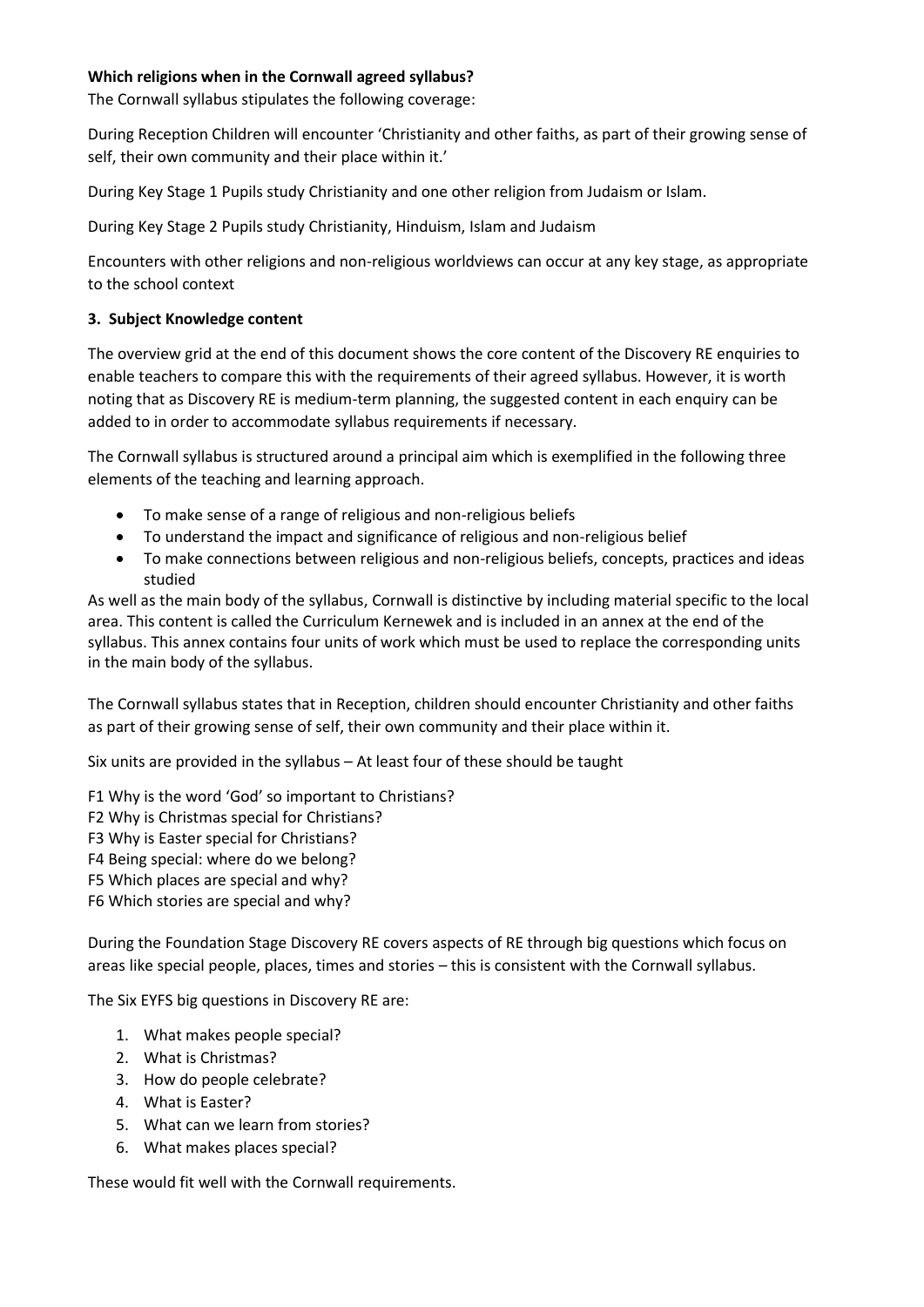At Key Stage 1, the Cornwall syllabus specifies that children learn about Christianity, Islam and Judaism.

Discovery RE offers the choice of Christianity and Judaism and/or Islam in Key Stage 1 so offers Cornwall schools the opportunity to cover the recommended religions

The Cornwall syllabus includes some units of study based around enquiry questions, Discovery RE takes a similar approach.

The Cornwall syllabus content in Key Stage 1 is covered through the following units of study

1.1 What do Christians believe God is like?

1.2 Who do Christians say made the world?

1.3 Why does Christmas matter to Christians?

1.4 What is the 'good news' Christians believe Jesus brings?

1.5 Why does Easter matter to Christians?

1.6 Who is a Muslim and how do they live? [Double unit]

1.7 Who is Jewish and how do they live? [Double unit]

1.8 What makes some places sacred to believers? - Christians and Muslims

1.9 How should we care for others and for the world, and why does it matter? Christians, Jews and nonreligious worldviews

1.10 What does it mean to belong to a faith community? Christians, Jews, Muslims and non-religious worldviews

The table below shows how the Discovery RE enquiry units could help to deliver some of the suggested content

| <b>Key Stage 1</b> |
|--------------------|
|--------------------|

| <b>Cornwall</b><br><b>Discovery RE</b> |                                          |                                                                         |                                      |
|----------------------------------------|------------------------------------------|-------------------------------------------------------------------------|--------------------------------------|
| No                                     | Key Unit                                 | <b>Enquiry question</b>                                                 | Core content                         |
| 1.1                                    | What do Christians believe               | Does God want Christians to look                                        | <b>Creation Story -environmental</b> |
|                                        | God is like?                             | after the world?                                                        | issues                               |
| 1.2                                    | Who do Christians say made<br>the world? | <b>Concept: God/Creation</b>                                            | recycling/stewardship                |
| 1.3                                    | Why does Christmas matter                | Why do Christians believe God gave                                      | Saviour, Advent, Jesus'              |
|                                        | to Christians?                           | Jesus to the world?                                                     | teachings,                           |
|                                        |                                          | <b>Concept: Incarnation</b>                                             |                                      |
|                                        |                                          | What gifts might Christians in my                                       | Giving $-$ care taken as to the      |
|                                        |                                          | town have given Jesus if he had been                                    | choice of gift                       |
|                                        |                                          | born here rather than in Bethlehem?                                     |                                      |
|                                        |                                          | <b>Concept: Incarnation</b>                                             |                                      |
| 1.4                                    | What is the 'good news'                  | Was it always easy for Jesus to show                                    | Zacchaeus -- Jesus stills the        |
|                                        | Christians believe Jesus                 | friendship?                                                             | storm                                |
|                                        | brings?                                  | <b>Concept: Incarnation</b>                                             | Lazarus - friendship                 |
|                                        |                                          | Is it possible to be kind to everyone                                   | Good Samaritan, Love your            |
|                                        |                                          | all of the time?                                                        | neighbour,                           |
|                                        |                                          |                                                                         | Healing the paralysed man            |
| 1.5                                    | Why does Easter matter to                | How important is it to Christians that                                  | Easter symbols - resurrection-       |
|                                        | Christians?                              | Jesus came back to life after his                                       | new life - egg                       |
|                                        |                                          | crucifixion?                                                            |                                      |
|                                        |                                          | <b>Concept: Salvation</b>                                               |                                      |
|                                        |                                          | Why was Jesus welcomed like a king                                      | Preparing for a special person       |
|                                        |                                          | or celebrity by the crowds on Palm                                      | The Messiah                          |
|                                        |                                          | Sunday?                                                                 |                                      |
|                                        |                                          | <b>Concept: Salvation</b>                                               |                                      |
| 1.6                                    | Who is a Muslim and how do               | Does praying at regular intervals<br>help a Muslim in his/ her everyday | Prayer, commitment to Allah          |
|                                        | they live? [Double unit]                 | life?                                                                   |                                      |
|                                        |                                          |                                                                         |                                      |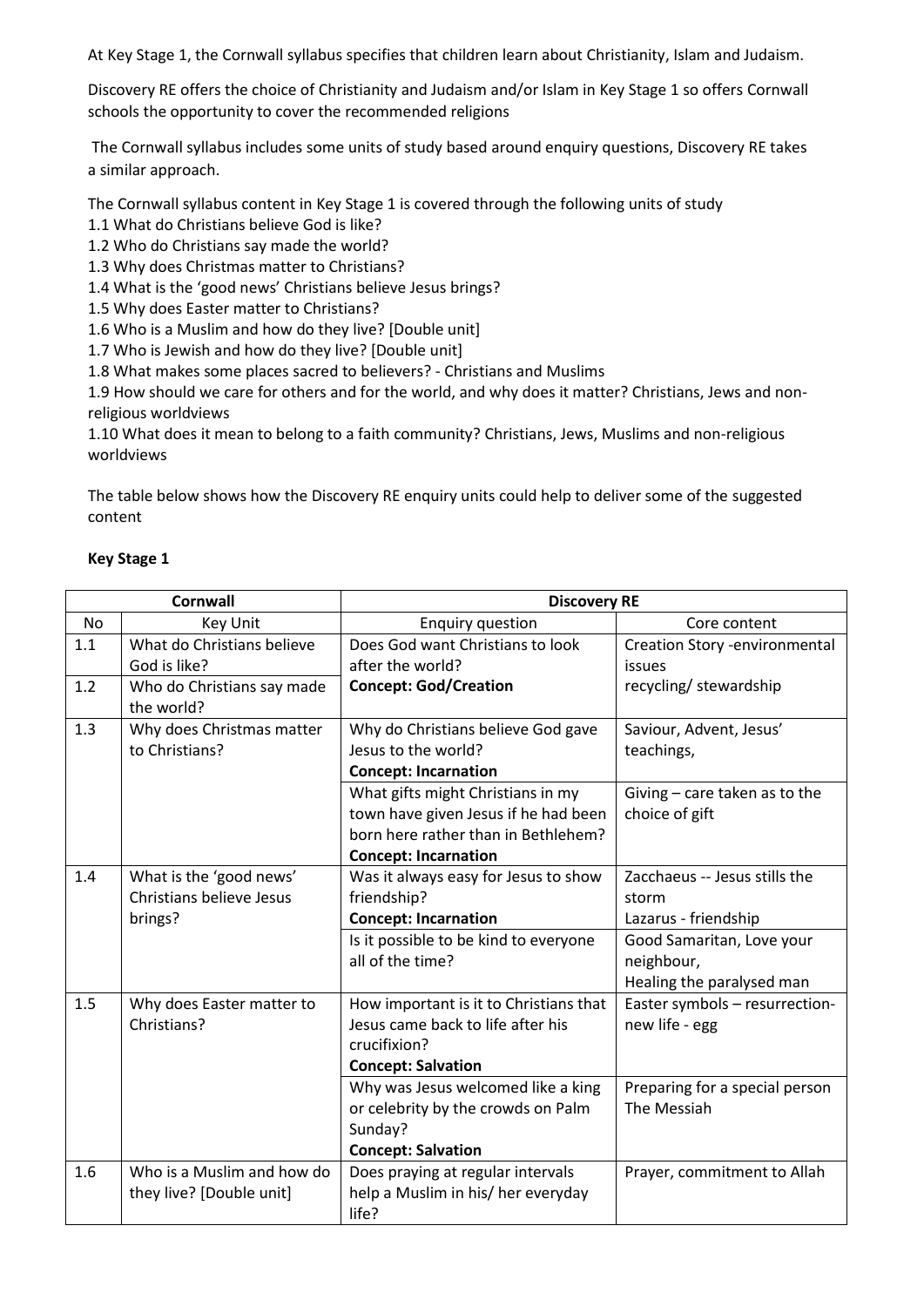| 1.7             | Who is Jewish and how do<br>they live? [Double unit]                                                                                | How special is the relationship Jews<br>have with God?       | Abraham - Covenant - Birth<br>of Isaac, Moses and the 10<br>commandments, Mezuzah,<br>Shema |
|-----------------|-------------------------------------------------------------------------------------------------------------------------------------|--------------------------------------------------------------|---------------------------------------------------------------------------------------------|
| 1.8             | What makes some places<br>sacred to believers? -<br><b>Christians and Muslims</b>                                                   | Does going to a mosque give<br>Muslims a sense of belonging? | Mosque, washing, prayer in a<br>mosque                                                      |
| 1.9             | How should we care for<br>others and for the world,<br>and why does it matter?<br>Christians, Jews and non-<br>religious worldviews | Is it possible to be kind to everyone<br>all of the time?    | Good Samaritan, Love your<br>neighbour,<br>Healing the paralysed man                        |
| 1.10            | What does it mean to belong<br>to a faith community?                                                                                | Does completing Hajj make a person<br>a better Muslim?       | Pilgrimage - Hajj - Makkah -<br>significance $-5$ pillars                                   |
|                 | Christians, Jews, Muslims<br>and non-religious<br>worldviews                                                                        | What is the best way for a Jew to<br>show commitment to God? | Bar/Bat Mitzvah - Mitzvah day<br>Tu B'Shevat (tree)                                         |
| <b>Cornwall</b> |                                                                                                                                     | <b>Discovery RE</b>                                          |                                                                                             |

## **Key Stage 2:**

At Key Stage 2 Pupils study Christianity, Hinduism, Judaism and Islam. Local demographics can influence the study of other belief systems.

The Cornwall syllabus includes some units of study for Lower and Upper Key Stage 2.

The table below shows how the Discovery RE enquiry units could help to deliver some of the suggested content

# **Lower Key Stage 2**

|      | Cornwall                            | <b>Discovery RE</b>         |                                |  |
|------|-------------------------------------|-----------------------------|--------------------------------|--|
| No.  | Key Unit                            | <b>Enquiry question</b>     | Core content                   |  |
| L2.1 | What do Christians learn from the   | Do people need to go to     | Church, baptism, Eucharist,    |  |
|      | Creation story?                     | church to show they are     | worship, daily life, prayer -  |  |
|      |                                     | Christians?                 | stewardship                    |  |
| L2.2 | What is it like for someone to      | How special is the          | Covenant, Abraham, Isaac,      |  |
|      | follow God?                         | relationship Jews have with | Moses, Ten Commandments,       |  |
|      |                                     | God?                        | Synagogue, Torah, Ner Tamid,   |  |
|      |                                     |                             | Mezuzah, Shema                 |  |
| L2.3 | What is the 'Trinity' and why is it | Does belief in the Trinity  | Trinity, Bible, church, hymns, |  |
|      | important for Christians?           | help Christians make better | creeds, Gospels                |  |
|      |                                     | sense of God as a whole?    |                                |  |
| L2.4 | What kind of world did Jesus want?  | Is forgiveness always       | The Last Supper, Forgiveness,  |  |
|      |                                     | possible for Christians?    | Jesus' teachings on enemies,   |  |
|      |                                     | <b>Concept: Salvation</b>   | anger, revenge,                |  |
| L2.5 | Why do Christians call the day      | What is 'good' about Good   | The Last Supper, Crucifixion,  |  |
|      | Jesus died 'Good Friday'?           | Friday?                     | forgiveness                    |  |
|      |                                     | <b>Concept: Salvation</b>   |                                |  |
| L2.6 | For Christians, what was the impact | What is the best way for a  | Love your neighbour, Faith in  |  |
|      | of Pentecost?                       | Christian to show           | action, Christian charities,   |  |
|      |                                     | commitment to God?          | Mother Teresa, Martin Luther   |  |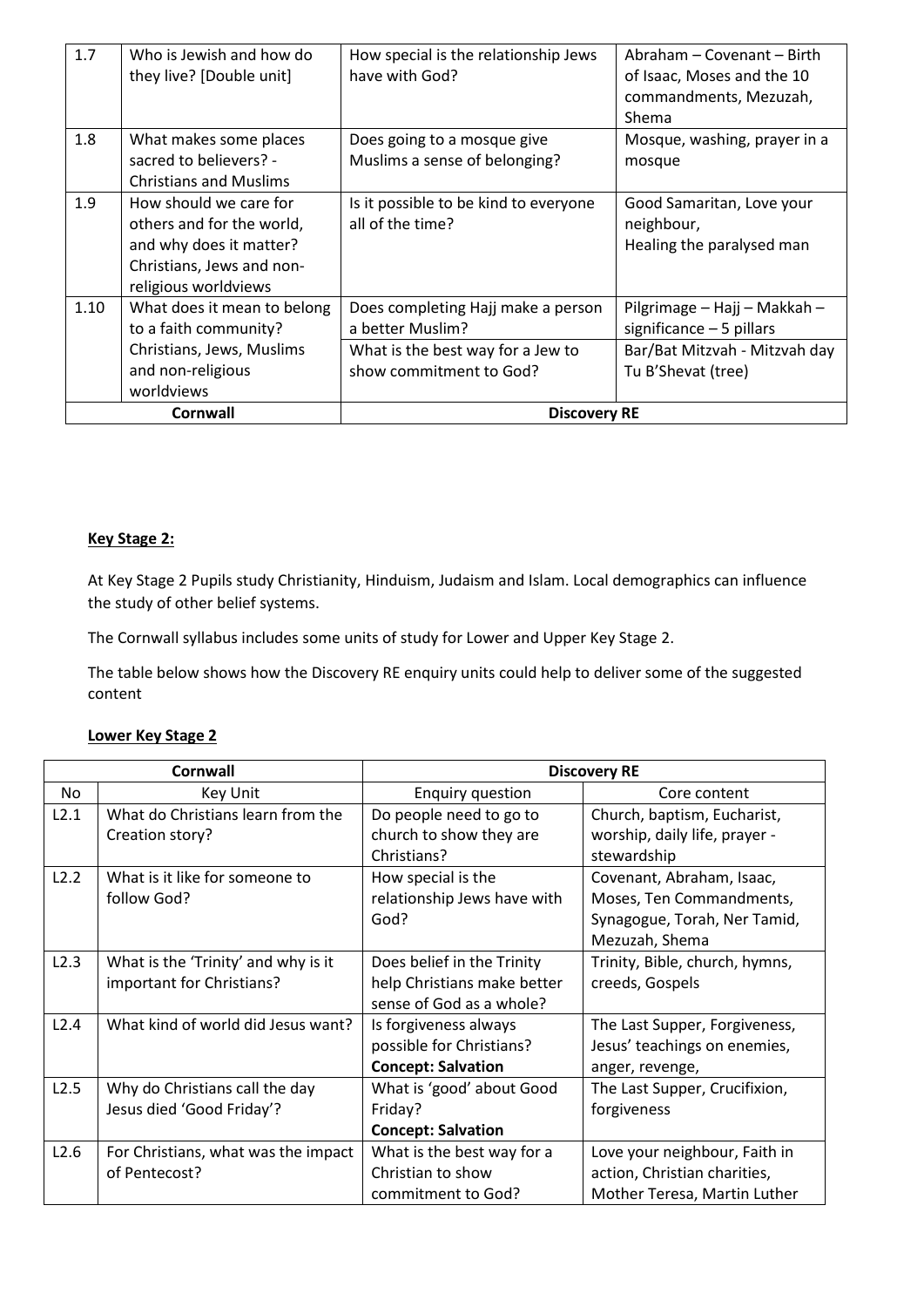|       |                                                                                                                 |                                                                                                                          | King, prayer, Communion,<br>church                      |  |
|-------|-----------------------------------------------------------------------------------------------------------------|--------------------------------------------------------------------------------------------------------------------------|---------------------------------------------------------|--|
| L2.7  | What do Hindus believe God is<br>like?                                                                          | How can Brahman be<br>everywhere and in<br>everything?                                                                   | Brahman, deities, Ganesha,<br>Trimurti,                 |  |
| L2.8  | What does it mean to be Hindu in<br>Britain today?                                                              | Would celebrating Divali at<br>home and in the community<br>bring a feeling of belonging<br>to a Hindu child?            | Story of Rama and Sita, Divali,<br>Lakshmi, temple      |  |
| L2.9  | How do festivals and worship show<br>what matters to Muslims?                                                   | Does praying at regular<br>intervals help a Muslim in<br>his/ her everyday life?                                         | Prayer, commitment to Allah                             |  |
| L2.10 | How do festivals and family life<br>show what matters to Jewish<br>people?                                      | How important is it for<br>Jewish people to do what<br>God asks them to do?                                              | Kashrut, Kosher, Passover,<br>Seder Meal                |  |
| L2.11 | How and why do people mark the<br>significant events of life?<br>Christians, Hindus, Muslims, non-<br>religious | Would visiting the River<br>Ganges feel special to a non-<br>Hindu?                                                      | River Ganges, pilgrimage,<br>funeral customs, Varanasi  |  |
| L2.12 | How and why do people try to<br>make the world a better place?<br>Christians, Muslims, non-religious            | Could Jesus heal people?<br>Were these miracles or is<br>there some other<br>explanation?<br><b>Concept: Incarnation</b> | Jesus and the blind man-The<br>paralysed man - Miracles |  |
|       | <b>Cornwall</b>                                                                                                 | <b>Discovery RE</b>                                                                                                      |                                                         |  |

# **Upper Key Stage 2**

|           | <b>Cornwall</b>                      | <b>Discovery RE</b>                                             |                           |  |
|-----------|--------------------------------------|-----------------------------------------------------------------|---------------------------|--|
| <b>No</b> | Key Unit                             | <b>Enquiry question</b>                                         | Core content              |  |
| U2.1      | What does it mean if Christians      | Does belief in the Trinity help                                 | Trinity, Bible, church,   |  |
|           | believe God is holy and loving?      | Christians make better sense of                                 | hymns, creeds, Gospels    |  |
|           |                                      | God as a whole?                                                 |                           |  |
| U2.2      | Creation and science: conflicting or | Links could be made to some Discovery RE enquiries like 'Is the |                           |  |
|           | complementary?                       | Christmas story true?' - this examines truth claims             |                           |  |
| U2.3      | Why do Christians believe Jesus      | What is the most significant part                               | Christmas symbols, angel, |  |
|           | was the Messiah?                     | of the nativity story for Christians                            | star, gifts, Incarnation, |  |
|           |                                      | today?                                                          | Christingle               |  |
|           |                                      | <b>Concept: Incarnation</b>                                     |                           |  |
| U2.4      | How do Christians decide how to      | Is forgiveness always possible for                              | The Last Supper,          |  |
|           | live? 'What would Jesus do?'         | Christians?                                                     | Forgiveness, Jesus'       |  |
|           |                                      | <b>Concept: Salvation</b>                                       | teachings on enemies,     |  |
|           |                                      |                                                                 | anger, revenge,           |  |
| U2.5      | What do Christians believe Jesus     | Could Jesus heal people? Were                                   | Jesus and the blind man-  |  |
|           | did to 'save' people?                | these miracles or is there some                                 | The paralysed man -       |  |
|           |                                      | other explanation?                                              | <b>Miracles</b>           |  |
|           |                                      | <b>Concept: Incarnation</b>                                     |                           |  |
| U2.6      | For Christians, what kind of king is | Is anything ever eternal?                                       | Jesus teachings and       |  |
|           | Jesus?                               | <b>Concept: Salvation</b>                                       | parables, Lost Son, 10    |  |
|           |                                      |                                                                 | lepers, 2 Great           |  |
|           |                                      |                                                                 | commandments, agape,      |  |
|           |                                      |                                                                 | heaven, love              |  |
| U2.7      | Why do Hindus want to be good?       | Do beliefs in Karma, Samsara and                                | Good deeds, Rama, re-     |  |
|           |                                      | Moksha help Hindus lead good                                    | incarnation, Sadhu        |  |
|           |                                      | lives?                                                          |                           |  |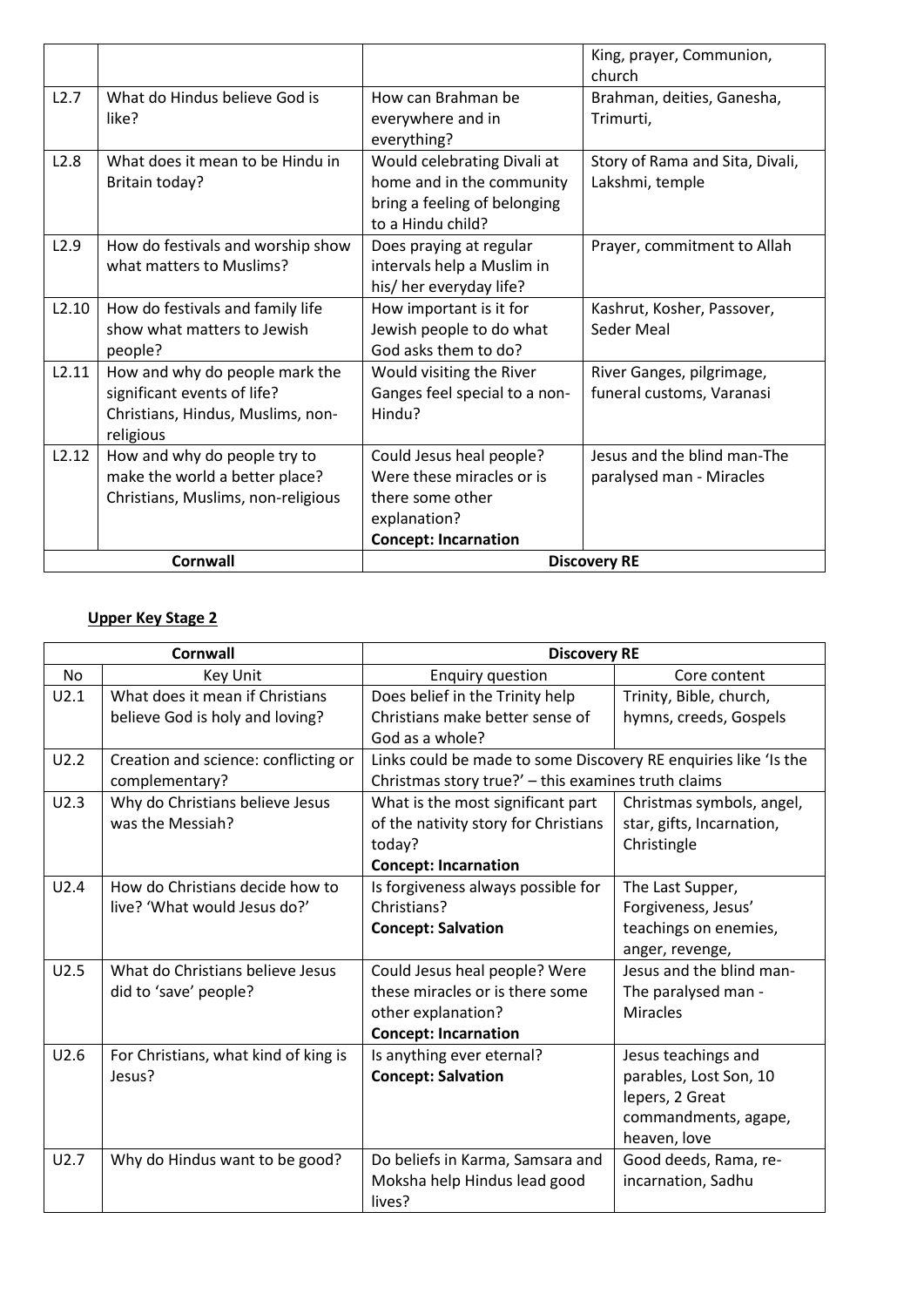| U2.8  | What does it mean to be a Muslim<br>in Britain today?                                                                                  | What is the best way for a<br>Muslim to show commitment to<br>God                                                                 | 5 pillars – prayer – charity -<br>fasting - Hajj pilgrimage                                                                         |
|-------|----------------------------------------------------------------------------------------------------------------------------------------|-----------------------------------------------------------------------------------------------------------------------------------|-------------------------------------------------------------------------------------------------------------------------------------|
| U2.9  | Why is the Torah so important to<br>Jewish people?                                                                                     | How special is the relationship<br>Jews have with God?                                                                            | Covenant, Abraham, Isaac,<br>Moses, Ten<br>Commandments,<br>Synagogue, Torah, Ner<br>Tamid, Mezuzah, Shema                          |
| U2.10 | What matters most to Humanists,<br>Christians? Christians and non-<br>religious, with opportunities to<br>include other faiths studied | What is the best way for a<br>Christian to show commitment to<br>God?                                                             | Love your neighbour, Faith<br>in action, Christian<br>charities, Mother Teresa,<br>Martin Luther King, prayer,<br>Communion, church |
| U2.11 | Why do some people believe in<br>God and some people not?<br>Christians, non-religious                                                 | Is anything ever eternal?<br>(material could be added to this using content from several<br>enquiries and Humanists UK resources) |                                                                                                                                     |
| U2.12 | How does faith help people when<br>life gets hard? Christians, Muslims<br>and/or Jews and/or Hindus, non-<br>religious                 | Does belief in Akhirah (life after<br>death) help Muslims lead good<br>lives?                                                     | Actions/consequences,<br>Greater Jihad, Military<br>Jihad, Qur'an, Lesser<br>Jihad/Holy War                                         |
|       | Cornwall                                                                                                                               | <b>Discovery RE</b>                                                                                                               |                                                                                                                                     |

Discovery RE provides material covering content for the six principal religions up to the end of Key Stage 2. As this includes the religions recommended in the syllabus, Cornwall schools would have the content they need in Discovery RE to help fulfil the syllabus requirements.

Please compare to the overview grid below.

# **7. The assessment process Assessment in Discovery RE**

Mindful that the majority of agreed syllabi for RE around the country used to align themselves to the 2 attainment target and 8-level scale system of assessing children's RE learning, the original edition of Discovery RE followed this pattern in order to be of service to teachers.

Some people are still obliged to follow agreed syllabi containing this system, so Discovery RE continues to reference the 2 attainment targets (albeit teasing out the different aspects of AT2).

However, mindful of the educational landscape 'beyond levels', we also offer an alternative colourcoded system:

• **End of key stage age-related expectations for KS1, lower KS2 and upper KS2.** This is similar to the RE Council non-statutory framework for RE (2013) which also suggests end of KS3 expectations, summarised as: (Abridged NCFRE showing the 3 strands A, B and C. (For Curriculum Framework for RE, just Google).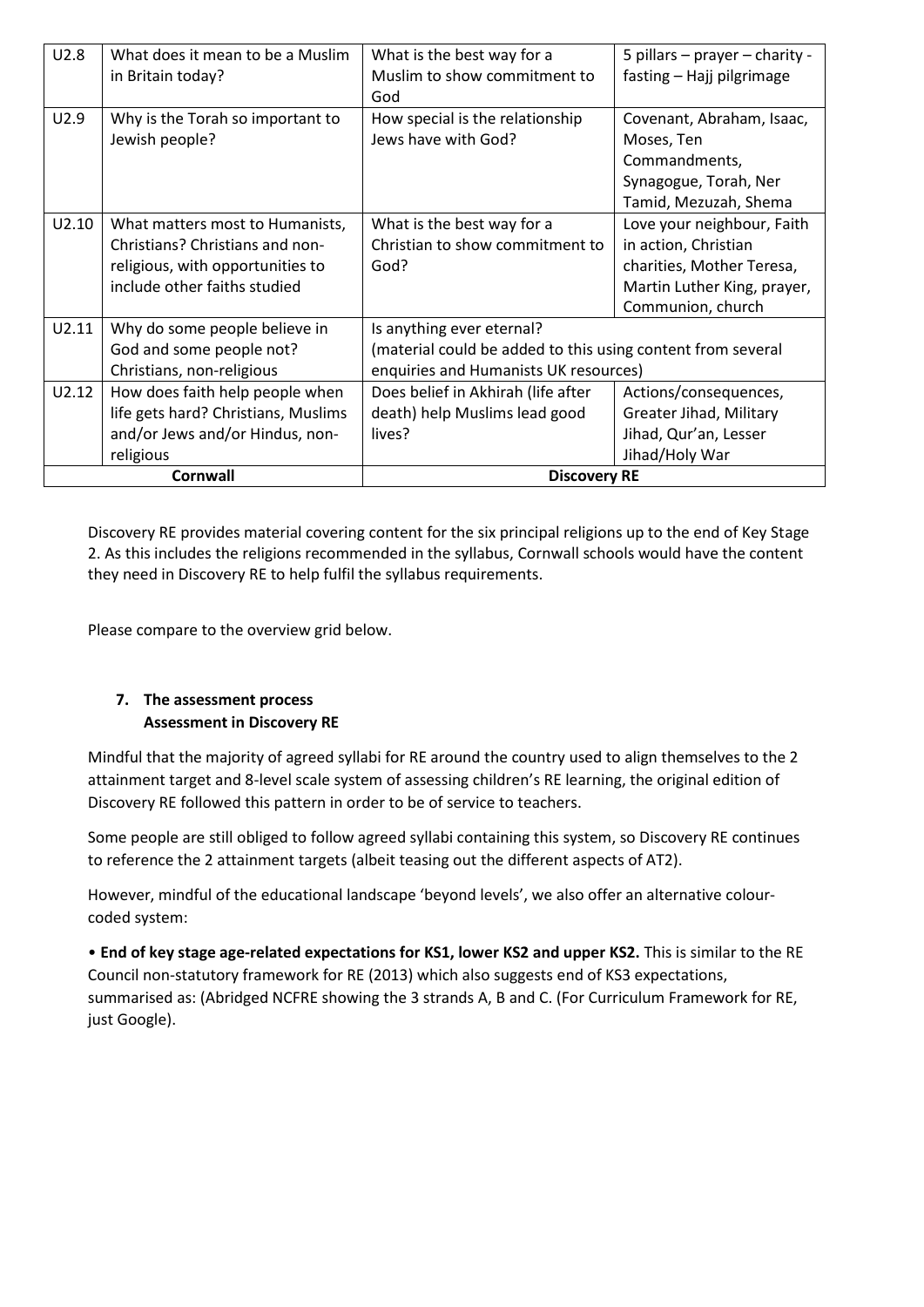#### End of Key Stage Colour-coded descriptors in Discovery RE

| "WORKING AT"                                                  | <b>GREEN DESCRIPTORS</b>                                                                                                                                                                                                                                                   | <b>BLUE DESCRIPTORS</b>                                                                                                                                                                 | <b>RED DESCRIPTORS</b>                                                                                                                        |  |
|---------------------------------------------------------------|----------------------------------------------------------------------------------------------------------------------------------------------------------------------------------------------------------------------------------------------------------------------------|-----------------------------------------------------------------------------------------------------------------------------------------------------------------------------------------|-----------------------------------------------------------------------------------------------------------------------------------------------|--|
| expectation.                                                  | Personal resonance with or<br>reflection on                                                                                                                                                                                                                                | Knowledge and<br>understanding of the                                                                                                                                                   | Skills of evaluation and<br>critical thinking in relation                                                                                     |  |
| Most children are<br>expected to reach these<br>expectations. | The concept / belief<br>underlying the subject<br>matter of the enquiry                                                                                                                                                                                                    | subject matter of<br>that enquiry (subject<br>knowledge)                                                                                                                                | to the big enquiry question                                                                                                                   |  |
|                                                               | Child's own thoughts.<br>opinions, belief, empathy.                                                                                                                                                                                                                        |                                                                                                                                                                                         |                                                                                                                                               |  |
| End of Key Stage 1                                            | I can tell you / talk about<br>what concepts like                                                                                                                                                                                                                          | Lcan recall facts about<br>the religions / beliefs I                                                                                                                                    | I can start to think through                                                                                                                  |  |
| (Year 2, Age 7, 'old' Level<br>2)                             | belonging, commitment,<br>kindness, forgiveness<br>mean to me in my world                                                                                                                                                                                                  | have studied, begin to use<br>the religious vocabulary<br>and start to explain the                                                                                                      | the enquiry question<br>using some facts and am<br>beginning to see there<br>could be more than one                                           |  |
|                                                               | I can verbalise and / or<br>express my own thoughts                                                                                                                                                                                                                        | significance and meaning<br>of the facts, practices etc.                                                                                                                                | answer.                                                                                                                                       |  |
| End of LOWER key Stage 2<br>(Year 4, Age 9, 'old' Level<br>3) | I can tell you / talk about<br>the concept / belief e.g.<br>belonging and start to<br>relate this to the people I<br>am studying e g Jews.<br>I can express my own<br>opinions and start to<br>support them with<br>rationale.                                             | I can recall facts about<br>religions I have studied,<br>select the facts that<br>are most significant to<br>the enquiry and start to<br>explain their relevance /<br><i>importance</i> | I can apply my knowledge<br>to the enquiry question and<br>give an answer supported<br>by one or more facts.                                  |  |
| End of Key Stage 2                                            | I can explain how the                                                                                                                                                                                                                                                      | I can recall facts about                                                                                                                                                                | I can weigh up evidence                                                                                                                       |  |
| (Year 6, Age 11, 'old' Level<br>4                             | concept / belief e q<br>forgiveness resonates in<br>my own life and can also<br>see this might be different<br>for other people because of<br>their religion/beliefs<br>I can express my own<br>thoughts etc having<br>reflected on them in<br>relation to other people's. | religions and explain<br>differences in practice and<br>interpretation within and<br>between religions / belief<br>systems.                                                             | and different arguments<br>/ aspects relevant to the<br>enquiry question and<br>express my answer.<br>supported with evidence /<br>rationale. |  |

• **3 age-related expectation descriptors for each enquiry in each year group.** These expectations (working AT, TOWARDS and BEYOND) give guidance for assessing each of the 3 aspects of learning involved and made explicit in Discovery RE. Schools can, of course, use the language of their choice to describe these expectations (e.g. developing, secure, exceeding) in order to ensure RE is in line with the school's system.

The 3 aspects of learning are colour-coded:

Green: personal resonance with or reflection on… (formerly AT2 personal)

Blue: knowledge and understanding of… (formerly AT1)

Red: evaluation/critical thinking in relation to the enquiry question (formerly AT2 impersonal).

This colour coding runs through the planning and activity sheets so the teacher can see which activity is focused on which aspect of learning and follow this through in the expectation descriptors (Working TOWARDS, Working AT and Working BEYOND) and in the exemplification. This will make it easier to link teaching with learning outcomes, as RE is a complex subject to assess.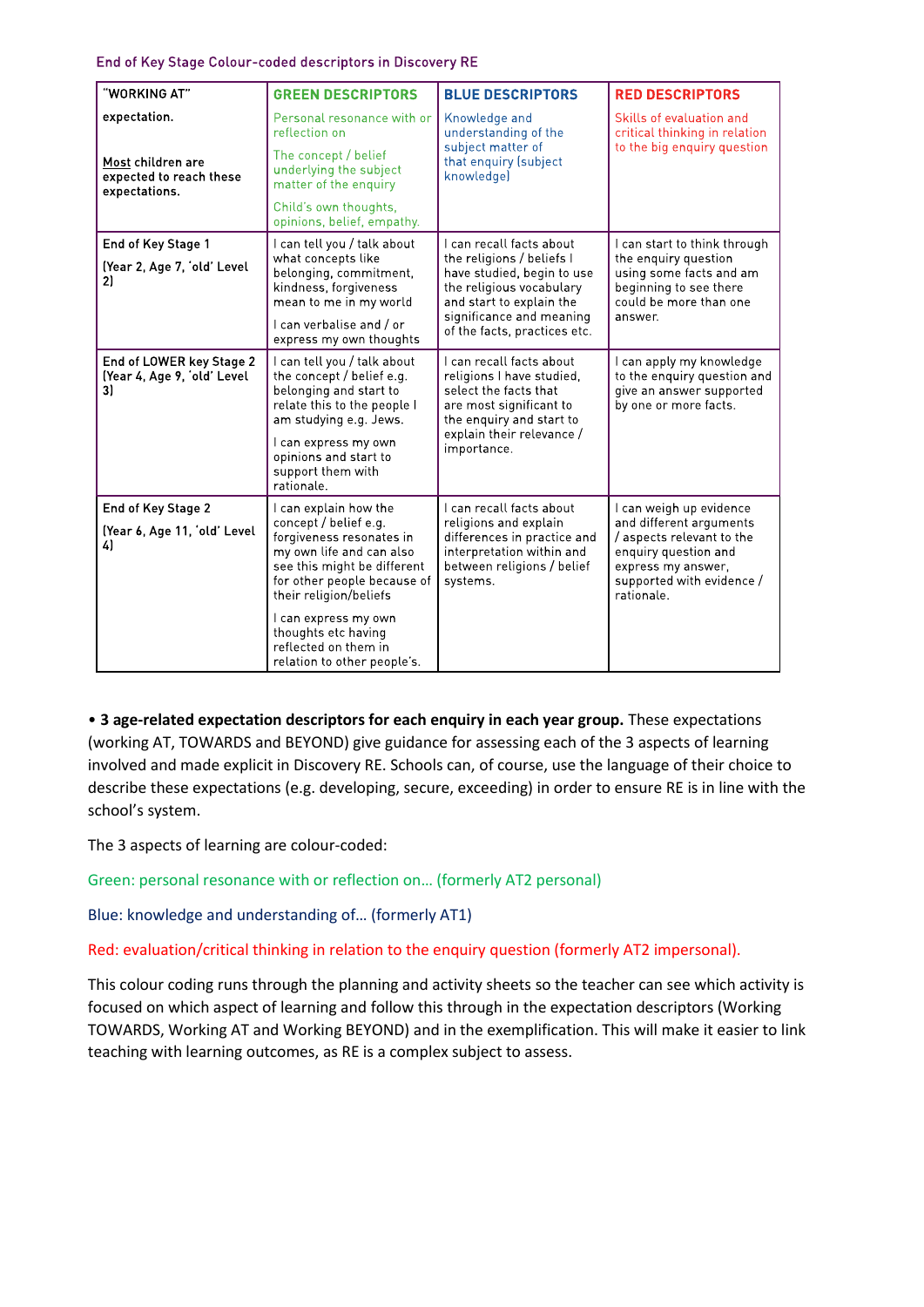

This is an example of an end-of-unit assessment sheet. It also allows children to assess themselves and identify actions they could take to improve next time. (TINT)

# **Assessment process in the syllabus**

The Cornwall Agreed Syllabus measures assessment using end of phase expectations. The syllabus includes unit and end of phase outcome statements which can also be used in reporting The statements reflect the three aims below

- A Making sense of beliefs
- B Understanding the impact
- C Making connections

Teachers will be able to comment if students are emerging, meeting expectations or exceeding the specific unit outcomes. These phrases are suggestions but are likely to be adopted in practice.

Discovery RE 3<sup>rd</sup> edition, being conscious of the variety of assessment models used in schools, has developed a colour-coded assessment process with 3 age-related expectations for the end of each enquiry as well as summary descriptors at the end of each Key Stage. This is to keep in line with recent developments in assessment which have moved away from attainment targets and the eight-level scale. Discovery RE does, however, still cross-reference to the Attainment Targets 1 and 2 and eight level scale used in some syllabi.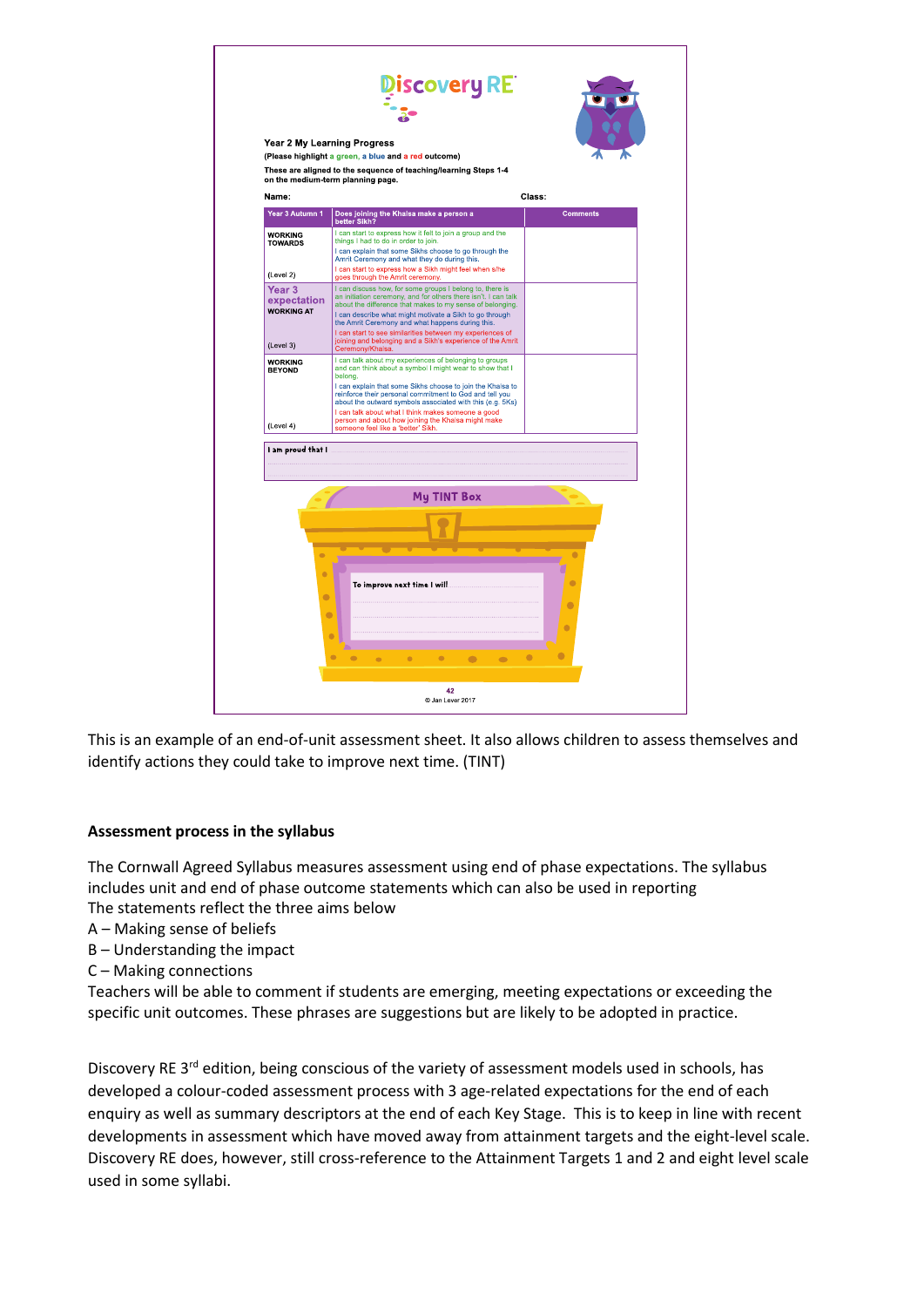# **Support for Discovery RE schools in Cornwall**

We offer the website [www.discoveryschemeofwork.com](http://www.discoveryschemeofwork.com/) to Discovery RE users as an ongoing hub of support. People are welcome to contribute. Termly newsletters, fresh articles and additional resources are added regularly. Alerts are sent out via email.

We offer ongoing support to schools using Discovery RE by:

- Offering each school a mentor, always on hand to answer any questions and offer support and advice
- Giving password-protected access to the Discovery RE Community Area on the website
- Regular newsletters including updates and more teaching/learning ideas

# **Our Philosophy**

Our belief is that, using an enquiry-based model well, children's critical thinking skills can be developed, their motivation to learn increased, and their knowledge and understanding of, and empathy with people and their beliefs, religious or otherwise, will be enhanced.

This approach takes very seriously the philosophy that children are free to make their own choices and decisions concerning religion and belief. RE does not try to persuade but rather to inform and develop the skills with which evaluation can take place.

Discovery RE uses a four-step enquiry model - The four steps are: **Engagement, Investigation, Evaluation** and **Expression** 

These steps allow for an enquiry-based learning experience that starts in the child's own world, takes them on a journey into the world of religion and challenges them to think evaluatively about big questions, before reflecting on and expressing their own thoughts. It lends itself to independent work, small and whole group work and a wide range of exciting teaching and learning opportunities. Discovery RE embraces the need to challenge and extend children individually whilst encouraging skills of reflection and empathy.

Discovery RE is a thoughtful and creative set of RE planning for the whole Primary school, F1/2 to Year 6. We hope it makes teachers' lives easier and short-cuts the planning process, freeing them to design exciting and challenging teaching/learning activities for each lesson/enquiry.

Jan Lever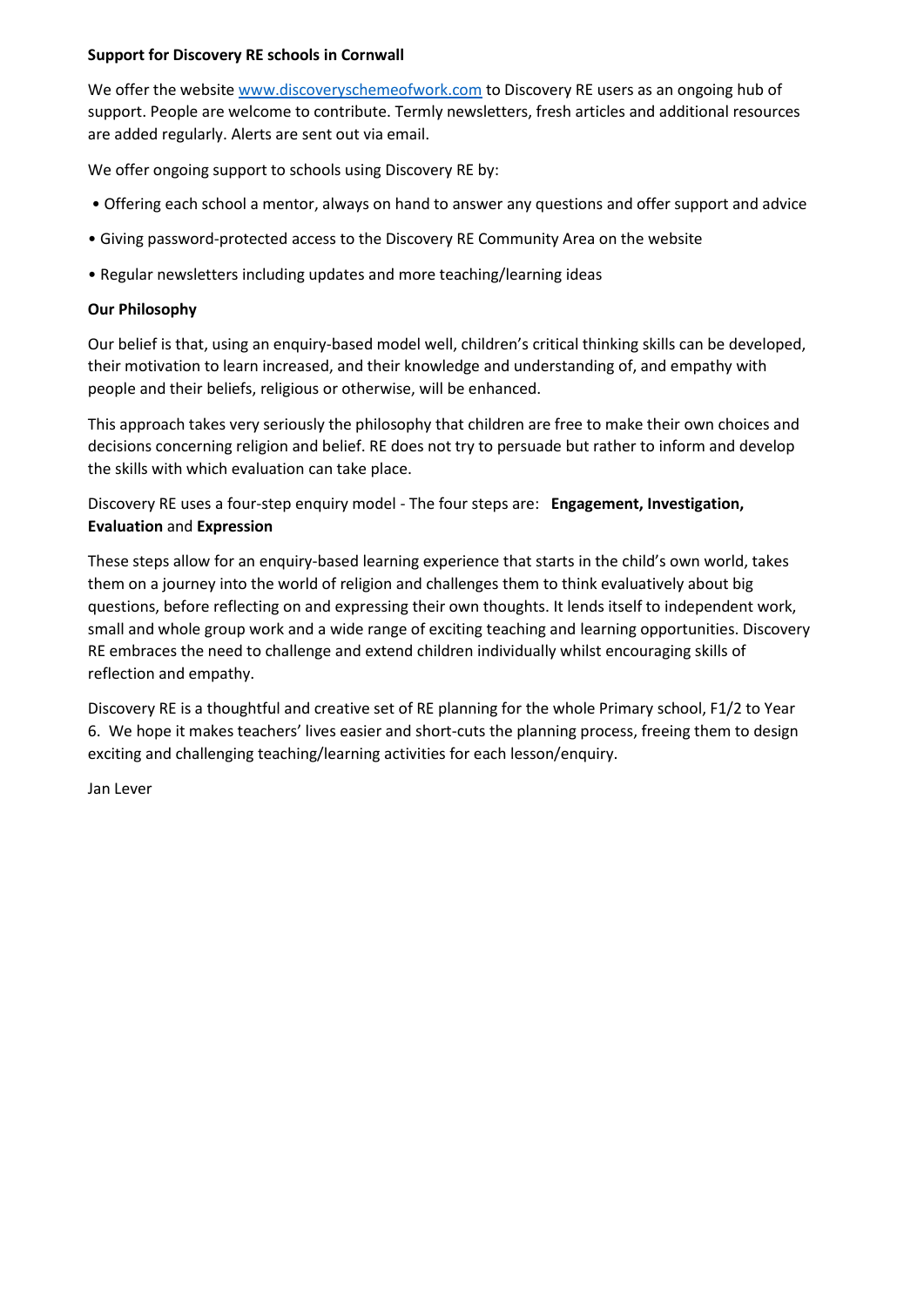

|                |                                                                                                                                                      |                                                                                                                                             | 65                                                                               |                                                                                                             |                                                                     |                                                                      |
|----------------|------------------------------------------------------------------------------------------------------------------------------------------------------|---------------------------------------------------------------------------------------------------------------------------------------------|----------------------------------------------------------------------------------|-------------------------------------------------------------------------------------------------------------|---------------------------------------------------------------------|----------------------------------------------------------------------|
|                |                                                                                                                                                      |                                                                                                                                             | Discovery RE: Overview                                                           |                                                                                                             |                                                                     |                                                                      |
|                | Autumn 1                                                                                                                                             | Autumn 2                                                                                                                                    | Spring 1                                                                         | <b>Spring 2</b>                                                                                             | Summer 1                                                            | Summer 2                                                             |
|                | Theme:<br><b>Special People</b>                                                                                                                      | Theme:<br>Christmas                                                                                                                         | Theme:<br>Celebrations                                                           | Theme:<br>Easter                                                                                            | Theme:<br><b>Stories</b>                                            | Theme:<br><b>Special Places</b>                                      |
|                |                                                                                                                                                      | <b>Concept: Incarnation</b>                                                                                                                 |                                                                                  | <b>Concept: Salvation</b>                                                                                   |                                                                     |                                                                      |
| F1/2           | <b>Key Question:</b><br>What makes people special?                                                                                                   | <b>Key Question:</b><br>What is Christmas?                                                                                                  | <b>Key Question:</b><br>How do people celebrate?                                 | <b>Key Question:</b><br>What is Easter?                                                                     | <b>Key Question:</b><br>What can we learn from<br>stories?          | <b>Key Question:</b><br>What makes places special?                   |
|                | Religions: Christianity, Judaism Religion: Christianity                                                                                              |                                                                                                                                             | <b>Religions: Hinduism</b>                                                       | <b>Religion: Christianity</b>                                                                               | <b>Religions: Christianity, Islam,</b><br>Hinduism, Sikhism         | Religions: Christianity, Islam,<br>Judaism                           |
|                |                                                                                                                                                      |                                                                                                                                             |                                                                                  |                                                                                                             |                                                                     |                                                                      |
|                | Theme:                                                                                                                                               | Theme:                                                                                                                                      | Theme:                                                                           | Theme:                                                                                                      | Theme:                                                              | Theme:                                                               |
|                | <b>Creation Story</b>                                                                                                                                | Christmas                                                                                                                                   | Jesus as a friend                                                                | Easter - Palm Sunday                                                                                        | Shabbat                                                             | Rosh Hashanah and<br>Yom Kippur                                      |
|                | <b>Concept: God/Creation</b>                                                                                                                         | <b>Concept: Incarnation</b>                                                                                                                 | <b>Concept: Incarnation</b>                                                      | <b>Concept: Salvation</b>                                                                                   |                                                                     | <b>Key Question:</b>                                                 |
| 1              | <b>Key Question:</b><br>Does God want Christians to<br>look after the world?                                                                         | <b>Key Question:</b><br>What gifts might Christians in<br>my town have given Jesus if he<br>had been born here rather than<br>in Bethlehem? | <b>Key Question:</b><br>Was it always easy for Jesus to<br>show friendship?      | <b>Key Question:</b><br>Why was Jesus welcomed<br>like a king or celebrity by the<br>crowds on Palm Sunday? | <b>Key Question:</b><br>Is Shabbat important to Jewish<br>children? | Are Rosh Hashanah and Yom<br>Kippur important to Jewish<br>children? |
|                | <b>Religion: Christianity</b>                                                                                                                        | <b>Religion: Christianity</b>                                                                                                               | <b>Religion: Christianity</b>                                                    | <b>Religion: Christianity</b>                                                                               | <b>Religion: Judaism</b>                                            | <b>Religion: Judaism</b>                                             |
|                | There is an additional optional Judaism enquiry at the end of the Year 1 section: Does celebrating Chanukah make Jewish children feel closer to God? |                                                                                                                                             |                                                                                  |                                                                                                             |                                                                     |                                                                      |
|                | <b>Theme: What did</b>                                                                                                                               | Theme:                                                                                                                                      | Theme:                                                                           | Theme:                                                                                                      | Theme:                                                              | Theme:                                                               |
|                | Jesus teach?                                                                                                                                         | Christmas - Jesus as gift from<br>God                                                                                                       |                                                                                  | Easter - Resurrection                                                                                       |                                                                     | Rites of Passage and good<br>works                                   |
|                | <b>Key Question:</b>                                                                                                                                 | <b>Concept: Incarnation</b>                                                                                                                 | <b>Key Question:</b>                                                             |                                                                                                             | <b>Key Question:</b>                                                |                                                                      |
|                | Is it possible to be kind to<br>everyone all of the time?                                                                                            | <b>Key Question:</b>                                                                                                                        | How important is it for Jewish<br>people to do what God asks                     | <b>Concept: Salvation</b>                                                                                   | How special is the relationship<br>Jews have with God?              | <b>Key Question:</b>                                                 |
| $\overline{2}$ |                                                                                                                                                      | Why do Christians believe God<br>gave Jesus to the world?                                                                                   | them to do?                                                                      | <b>Key Question:</b>                                                                                        |                                                                     | What is the best way for a Jew<br>to show commitment to God?         |
|                |                                                                                                                                                      |                                                                                                                                             | Theme:                                                                           | How important is it to Christians<br>that Jesus came back to life                                           | Theme:                                                              | Theme:                                                               |
|                |                                                                                                                                                      |                                                                                                                                             | Prayer at home                                                                   | after His crucifixion?                                                                                      | Community and Belonging                                             | Hajj                                                                 |
|                |                                                                                                                                                      | <b>Religion: Christianity</b>                                                                                                               |                                                                                  | <b>Religion: Christianity</b>                                                                               | Key Question: Does going to<br>a Mosque give Muslims a              | <b>Key Question: Does</b><br>completing Hajj make a                  |
|                |                                                                                                                                                      |                                                                                                                                             | <b>Key Question:</b>                                                             |                                                                                                             | sense of belonging?                                                 | person a better Muslim?                                              |
|                |                                                                                                                                                      |                                                                                                                                             | Does praying at regular<br>intervals help a Muslim in his/<br>her everyday life? |                                                                                                             |                                                                     |                                                                      |
|                |                                                                                                                                                      |                                                                                                                                             |                                                                                  |                                                                                                             | <b>Religion: Islam</b>                                              | <b>Religion: Islam</b>                                               |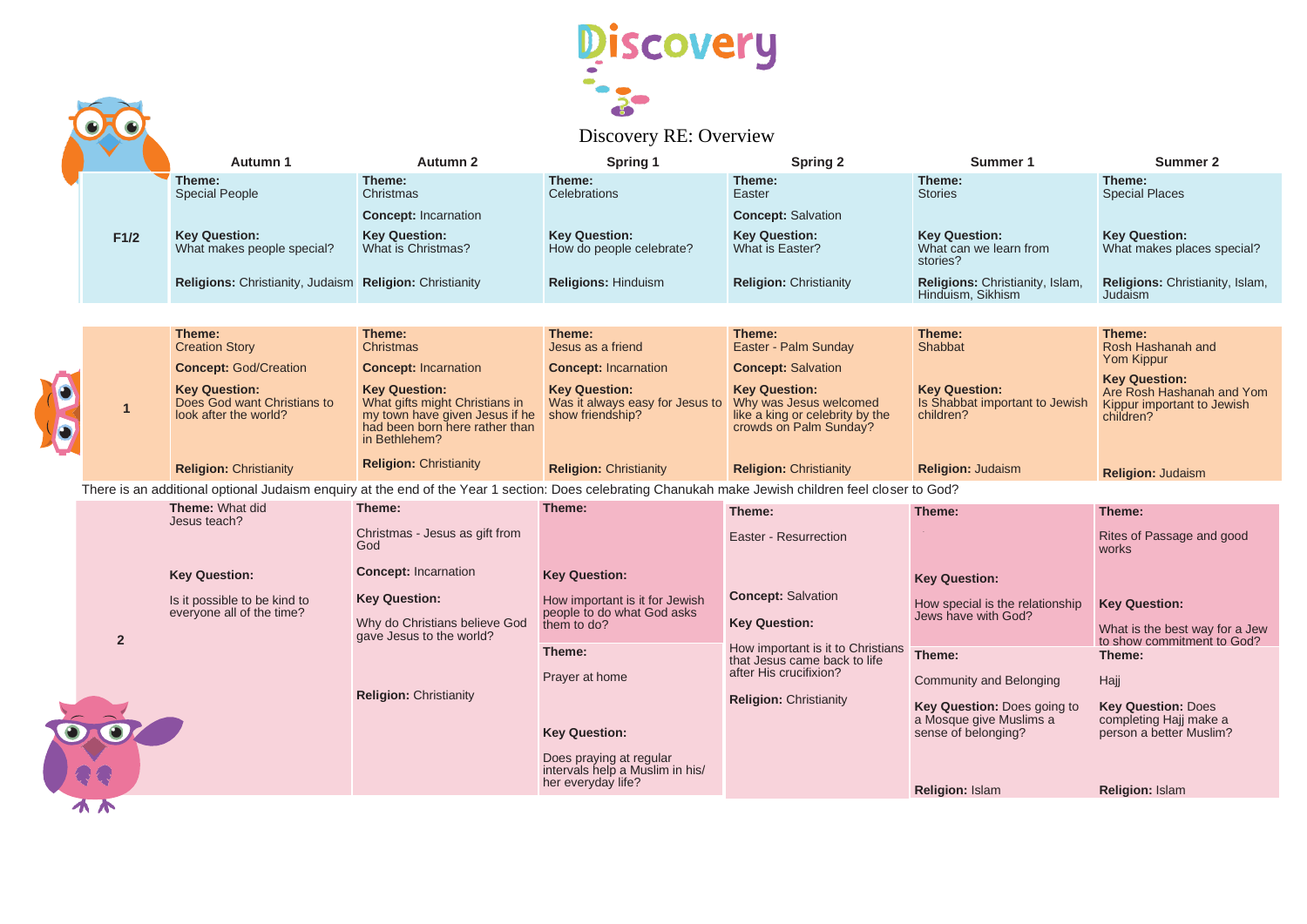| <b>Divali</b><br><b>Key Question:</b>                                                                         | Christmas                                                                           |                                                                                                                                          | Easter - Forgiveness                              | <b>Hindu Beliefs</b>                                                        | Pilgrimage to the River Ganges                                                          |
|---------------------------------------------------------------------------------------------------------------|-------------------------------------------------------------------------------------|------------------------------------------------------------------------------------------------------------------------------------------|---------------------------------------------------|-----------------------------------------------------------------------------|-----------------------------------------------------------------------------------------|
|                                                                                                               | <b>Concept: Incarnation</b>                                                         | Jesus' Miracles<br><b>Concept: Incarnation</b>                                                                                           | <b>Concept: Salvation</b>                         |                                                                             |                                                                                         |
| Would celebrating Divali at<br>home and in the community<br>bring a feeling of belonging to a<br>Hindu child? | <b>Key Question:</b><br>Has Christmas lost its true<br>meaning?                     | <b>Key Question:</b><br>Could Jesus heal people? Were What is 'good' about Good<br>these miracles or is there some<br>other explanation? | <b>Key Question:</b><br>Friday?                   | <b>Key Question:</b><br>How can Brahman be<br>everywhere and in everything? | <b>Key Question:</b><br>Would visiting the River Ganges<br>feel special to a non-Hindu? |
| <b>Religion: Hinduism</b>                                                                                     | <b>Religion: Christianity</b>                                                       | <b>Religion: Christianity</b>                                                                                                            | <b>Religion: Christianity</b>                     | <b>Religion: Hinduism</b>                                                   | <b>Religion: Hinduism</b>                                                               |
| *Theme:<br>The Amrit Ceremony and the<br>Khalsa                                                               |                                                                                     |                                                                                                                                          |                                                   | *Theme:<br>Sharing and Community                                            | *Theme:<br>Prayer and Worship                                                           |
| <b>Key Question:</b><br>Does joining the Khalsa make a<br>person a better Sikh?                               |                                                                                     |                                                                                                                                          |                                                   | <b>Key Question:</b><br>Do Sikhs think it is important to<br>share?         | <b>Key Question:</b><br>What is the best way for a Sikh to<br>show commitment to God?   |
| Religion: Sikhism                                                                                             |                                                                                     |                                                                                                                                          |                                                   | Religion: Sikhism                                                           | Religion: Sikhism                                                                       |
|                                                                                                               |                                                                                     |                                                                                                                                          |                                                   |                                                                             |                                                                                         |
| Theme:                                                                                                        | Theme:                                                                              | Theme:                                                                                                                                   | Theme:                                            | Theme:                                                                      | Theme:<br>Prayer and Worship                                                            |
|                                                                                                               |                                                                                     |                                                                                                                                          |                                                   | works                                                                       |                                                                                         |
| <b>Key Question:</b>                                                                                          | <b>Key Question:</b>                                                                | <b>Key Question:</b>                                                                                                                     | <b>Key Question:</b>                              |                                                                             | <b>Key Question:</b>                                                                    |
| How special is the relationship<br>Jews have with God?                                                        | What is the most significant<br>part of the nativity story for<br>Christians today? | How important is it for Jewish<br>people to do what God asks<br>them to do?                                                              | Is forgiveness always possible<br>for Christians? | What is the best way for a Jew<br>to show commitment to God?                | Do people need to go to church<br>to show they are Christians?                          |
| <b>Religion: Judaism</b>                                                                                      | <b>Religion: Christianity</b>                                                       | <b>Religion: Judaism</b>                                                                                                                 | <b>Religion: Christianity</b>                     | Religion: Judaism                                                           | <b>Religion: Christianity</b>                                                           |
| Theme:<br><b>Buddha's teachings</b>                                                                           |                                                                                     | Theme:<br>The 8-fold path                                                                                                                |                                                   | Theme:<br>The 8-fold path                                                   |                                                                                         |
|                                                                                                               |                                                                                     |                                                                                                                                          |                                                   |                                                                             |                                                                                         |
| Is it possible for everyone to be<br>happy?                                                                   |                                                                                     | Can the Buddha's teachings<br>make the world a better place?                                                                             |                                                   | What is the best way for a<br>Buddhist to lead a good life?                 |                                                                                         |
|                                                                                                               | <b>Beliefs and Practices</b><br><b>Key Question:</b><br><b>Religion: Buddhism</b>   | Christmas<br><b>Concept: Incarnation</b>                                                                                                 | Passover<br><b>Key Question:</b>                  | Easter<br><b>Concept: Salvation</b>                                         | Rites of Passage and good<br><b>Key Question:</b><br><b>Key Question:</b>               |

There is an additional optional Christianity enquiry at the end of the Year 4 section: Why are there four Gospels and how are they relevant to Christians today?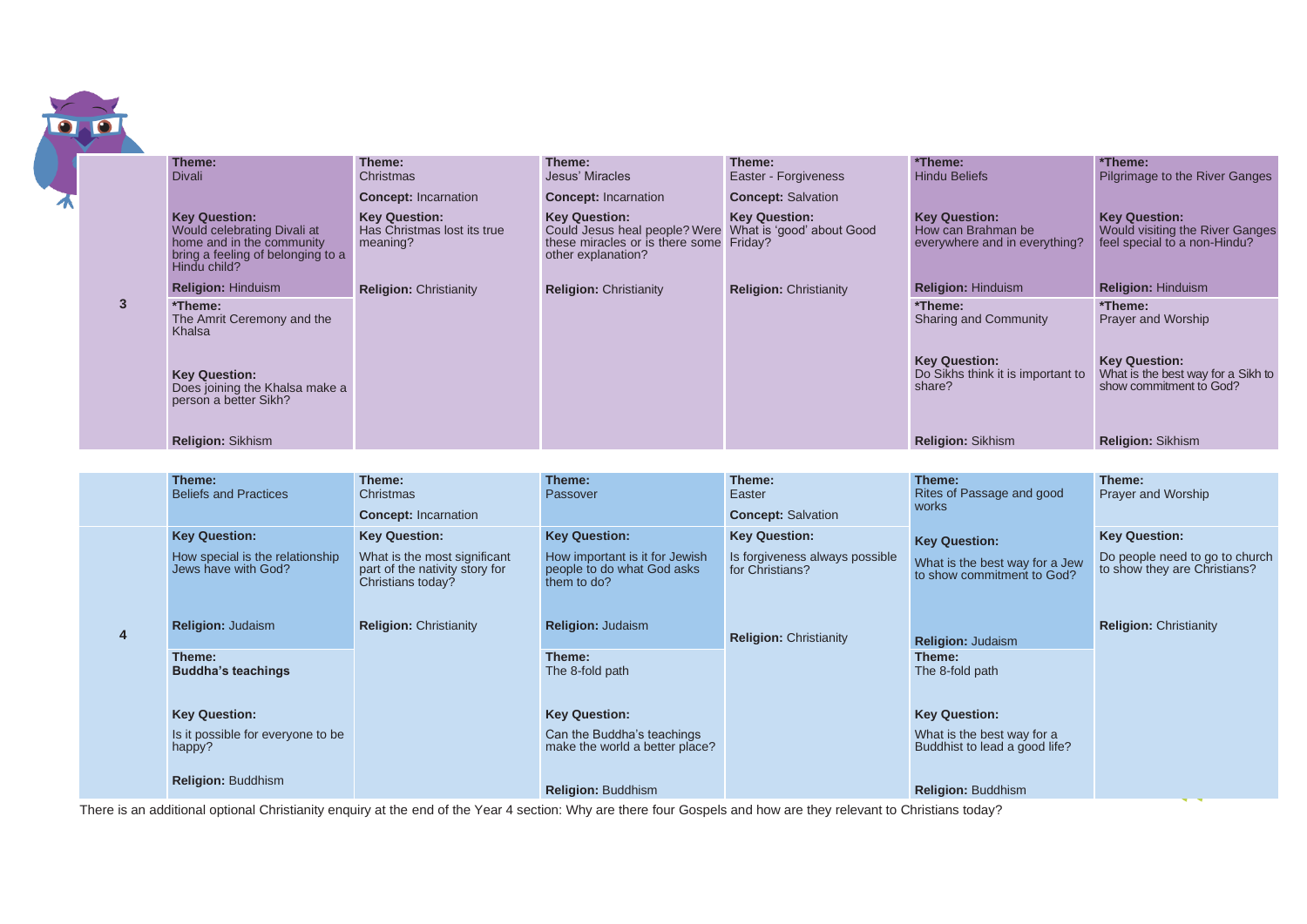|   | *Theme:                                                                                   | Theme:                                               | *Theme:                                                                     | Theme:                                                                                                          | *Theme:                                                                                            | Theme:                                                                                        |
|---|-------------------------------------------------------------------------------------------|------------------------------------------------------|-----------------------------------------------------------------------------|-----------------------------------------------------------------------------------------------------------------|----------------------------------------------------------------------------------------------------|-----------------------------------------------------------------------------------------------|
|   | Belief into action                                                                        | Christmas<br><b>Concept: Incarnation</b>             | Beliefs and moral values                                                    | Easter<br><b>Concept: Salvation</b>                                                                             | <b>Prayer and Worship</b>                                                                          | <b>Beliefs and Practices</b>                                                                  |
|   | <b>Key Question:</b><br>How far would a Sikh go for his/<br>her religion?                 | <b>Key Question:</b><br>Is the Christmas story true? | <b>Key Question:</b><br>Are Sikh stories important<br>today?                | <b>Key Question:</b><br>How significant is it for<br><b>Christians to believe God</b><br>intended Jesus to die? | <b>Key Question:</b><br>What is the best way for a Sikh<br>to show commitment to God?              | <b>Key Question:</b><br>What is the best way for a<br>Christian to show commitment<br>to God? |
| 5 | <b>Religion: Sikhism</b>                                                                  | <b>Religion: Christianity</b>                        | <b>Religion: Sikhism</b>                                                    | <b>Religion: Christianity</b>                                                                                   | <b>Religion: Sikhism</b>                                                                           | <b>Religion: Christianity</b>                                                                 |
|   | *Theme:                                                                                   |                                                      | *Theme:                                                                     |                                                                                                                 | *Theme:                                                                                            |                                                                                               |
|   | <b>Prayer and Worship</b>                                                                 |                                                      | <b>Hindu Beliefs</b>                                                        |                                                                                                                 | Beliefs and moral values                                                                           |                                                                                               |
|   | <b>Key Question:</b><br>What is the best way for a<br>Hindu to show commitment to<br>God? |                                                      | <b>Key Question:</b><br>How can Brahman be<br>everywhere and in everything? |                                                                                                                 | <b>Key Question:</b><br>Do beliefs in Karma, Samsara<br>and Moksha help Hindus lead<br>good lives? |                                                                                               |
|   | <b>Religion: Hinduism</b>                                                                 |                                                      | <b>Religion: Hinduism</b>                                                   |                                                                                                                 | <b>Religion: Hinduism</b>                                                                          |                                                                                               |

There is an additional optional Christianity enquiry at the end of the Year 5 section: Does belief in the Trinity help Christians make better sense of God as a whole?

|  | Theme:                                                          | Theme:                        | Theme:                                                                             | Theme:                                                                     |
|--|-----------------------------------------------------------------|-------------------------------|------------------------------------------------------------------------------------|----------------------------------------------------------------------------|
|  | <b>Christmas</b>                                                | <b>Beliefs and Meaning</b>    | Easter                                                                             | Beliefs and moral values                                                   |
|  | <b>Concept: Incarnation</b>                                     | <b>Concept: Salvation</b>     | <b>Concept: Gospel</b>                                                             |                                                                            |
|  | <b>Key Question:</b>                                            |                               | <b>Key Question:</b>                                                               | <b>Key Question:</b>                                                       |
|  | How significant is it that Mary<br>was Jesus' mother?<br>Theme: | <b>Religion: Christianity</b> | Is Christianity still a strong<br>religion 2000 years after Jesus<br>was on Earth? | Does belief in Akhirah (life after death) help Muslims lead good<br>lives? |
|  | <b>Christmas</b>                                                |                               | <b>Religion: Christianity</b>                                                      | <b>Religion: Islam</b>                                                     |
|  | <b>Concept: Incarnation</b>                                     |                               |                                                                                    | NB: This enguiry is taught in 2 sections over the term                     |
|  | <b>Key Question:</b>                                            |                               |                                                                                    |                                                                            |
|  | Do Christmas celebrations<br>and traditions help Christians     |                               |                                                                                    |                                                                            |

There is an additional optional Christianity enquiry at the end of the Year 6 section: How did Jesus create a 'New Covenant' and what does that mean<br>

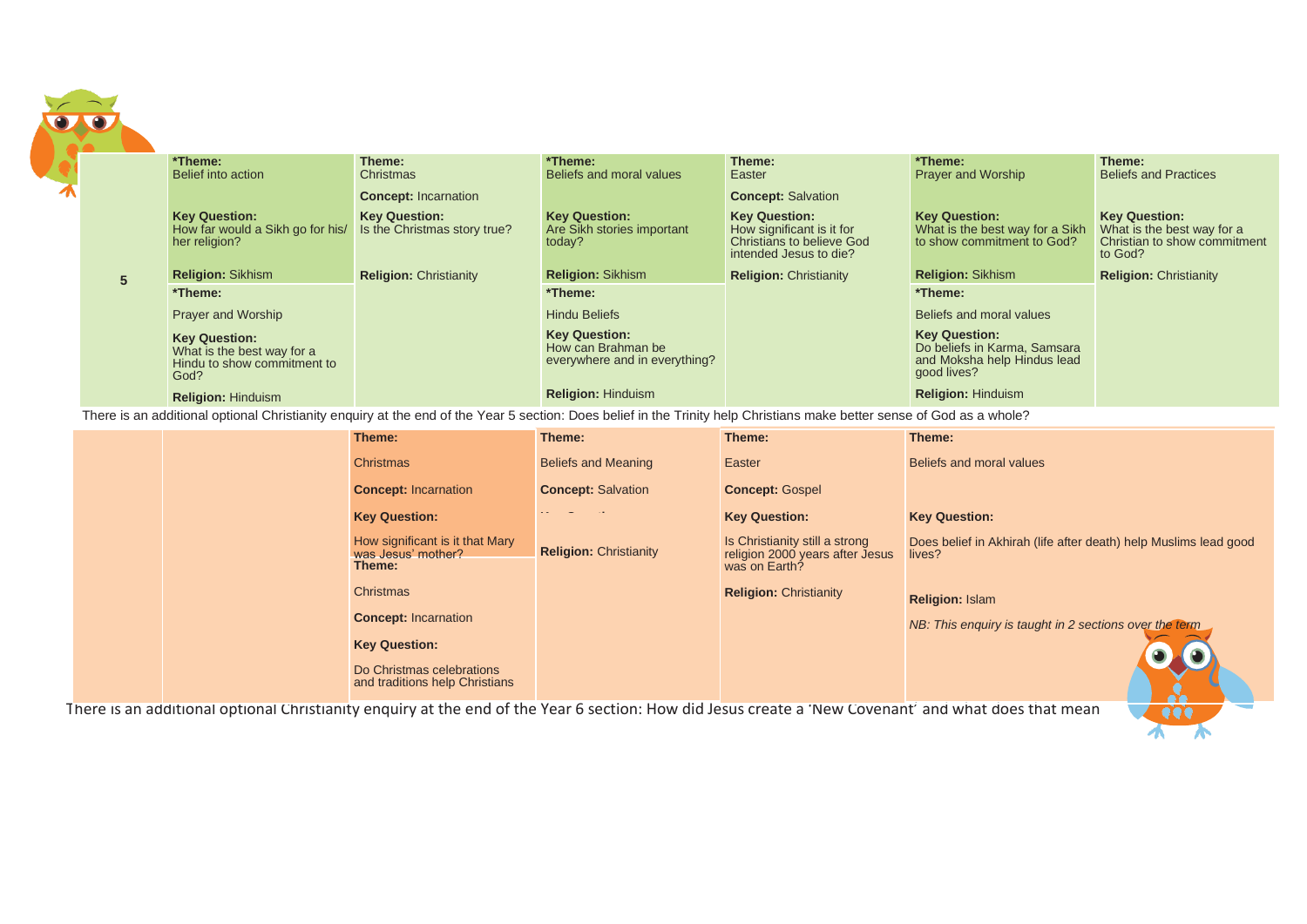# **Discovery RE 3rd edition Content summary for each Discovery RE enquiry**

| Year &<br><b>Term</b> | <b>Discovery RE enquiry question</b>                                                                                                     | <b>Key Content</b>                                                                                                                                                                           |
|-----------------------|------------------------------------------------------------------------------------------------------------------------------------------|----------------------------------------------------------------------------------------------------------------------------------------------------------------------------------------------|
| F1/2<br>Autumn 1      | What makes people special?                                                                                                               | Family, friends, role models, Jesus, Moses                                                                                                                                                   |
| F1/2<br>Autumn 2      | What is Christmas?<br>Concept: Incarnation                                                                                               | Giving, thanks, Christmas story, shepherds, wise men,<br>Nativity                                                                                                                            |
| F1/2<br>Spring 1      | How do people celebrate?                                                                                                                 | New Year, Chinese New Year, Nowruz (Persian New Year),<br>Holi                                                                                                                               |
| F1/2<br>Spring 2      | What is Easter?<br>Concept: Salvation                                                                                                    | Spring, Easter Eggs, Palm Sunday, cross                                                                                                                                                      |
| F1/2<br>Summer 1      | What can we learn from stories?                                                                                                          | Boy who cried wolf, Crocodile and the priest (Sikh),<br>Bilal and the butterfly (Muslim), Gold Giving Serpent<br>(Indian), The elephant and the dog (Asian), The parable<br>of the lost coin |
| F1/2<br>Summer 2      | What makes places special?                                                                                                               | Home, global homes, the world, church, mosque, synagogue                                                                                                                                     |
| Year 1<br>Autumn 1    | Does God want Christians to look after the<br>world?<br>Concept: God/Creation                                                            | Creation Story - environmental issues<br>recycling/stewardship                                                                                                                               |
| Year 1<br>Autumn 2    | What gifts might Christians in my town have<br>given Jesus if he had been born here rather than<br>in Bethlehem?<br>Concept: Incarnation | Giving - care taken as to the choice of gift                                                                                                                                                 |
| Year 1<br>Spring 1    | Was it always easy for Jesus to show friendship?<br>Concept: Incarnation                                                                 | Zacchaeus - Jesus stills the storm Lazarus -<br>friendship                                                                                                                                   |
| Year 1<br>Spring 2    | Why was Jesus welcomed like a king or celebrity<br>by the crowds on Palm Sunday?<br><b>Concept: Salvation</b>                            | Preparing for a special person The<br>Messiah                                                                                                                                                |
| Year 2<br>Autumn 1    | Is it possible to be kind to everyone all of the<br>time?                                                                                | Good Samaritan, Love your neighbour,<br>Healing the paralysed man<br>Saviour, Advent, Jesus' teachings                                                                                       |
| Year 2<br>Autumn 2    | Why do Christians believe God gave Jesus to the<br>world?<br>Concept: Incarnation                                                        | Saviour, Advent, Jesus' teachings                                                                                                                                                            |
| Year 2<br>Spring 2    | How important is it to Christians that Jesus came<br>back to life after his crucifixion?<br>Concept: Salvation                           | Easter symbols - resurrection- new life - egg                                                                                                                                                |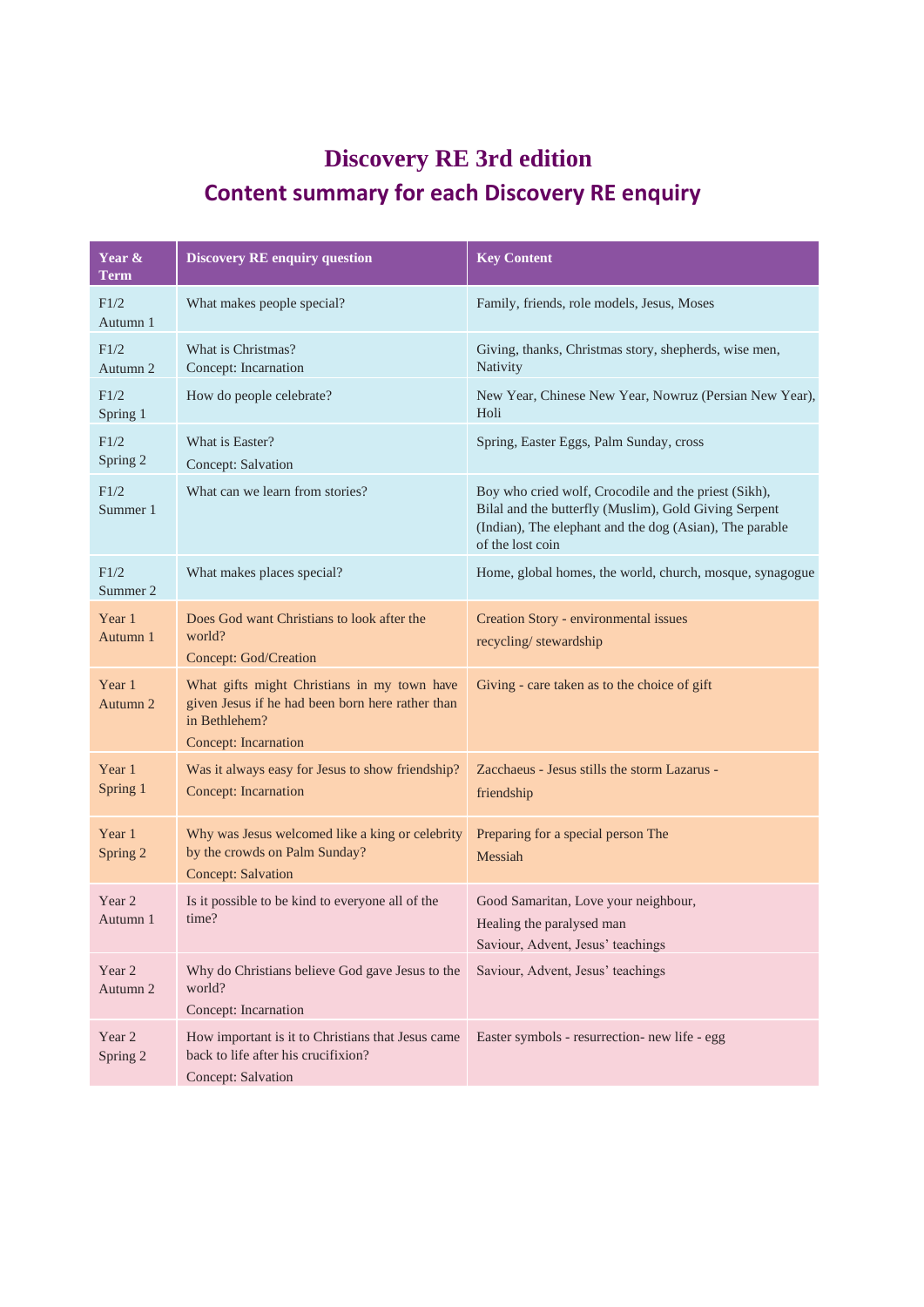# **Christianity cont.**

| Year 3<br>Autumn 2              | Has Christmas lost its true meaning?<br>Concept: Incarnation                                                                            | Symbols, key message to Christians                                                                                            |
|---------------------------------|-----------------------------------------------------------------------------------------------------------------------------------------|-------------------------------------------------------------------------------------------------------------------------------|
| Year 3<br>Spring 1              | Could Jesus heal people? Were these miracles<br>or is there some other explanation?<br>Concept: Incarnation                             | Jesus and the blind man - The paralysed man - Miracles                                                                        |
| Year 3<br>Spring 2              | What is 'good' about Good Friday?<br>Concept: Salvation                                                                                 | The Last Supper, Crucifixion, forgiveness                                                                                     |
| Year 4<br>Autumn 2              | What is the most significant part of the nativity<br>story for Christians today?<br>Concept: Incarnation                                | Christmas symbols, angel, star, gifts, Incarnation,<br>Christingle                                                            |
| Year 4<br>Spring 2              | Is forgiveness always possible for Christians?<br>Concept: Salvation                                                                    | The Last Supper, Forgiveness, Jesus' teachings on enemies,<br>anger, revenge,                                                 |
| Year 4<br>Summer 2              | Do people need to go to church to show they are<br>Christians?                                                                          | Church, baptism, Eucharist, worship, daily life, prayer                                                                       |
| Year 5<br>Autumn 2              | Is the Christmas story true?<br>Concept: Incarnation                                                                                    | Christmas story                                                                                                               |
| Year 5<br>Spring 2              | How significant is it for Christians to believe God Last Supper, Holy week, Crucifixion<br>intended Jesus to die?<br>Concept: Salvation |                                                                                                                               |
| Year 5<br>Summer 2<br><b>or</b> | What is the best way for a Christian to show<br>commitment to God?                                                                      | Love your neighbour, Faith in action, Christian charities,<br>Mother Teresa, Martin Luther King, prayer, Communion,<br>church |
|                                 | Does belief in the Trinity help Christians make<br>better sense of God as a whole?                                                      | Trinity, Bible, church, hymns, creeds, Gospels                                                                                |
| Year 6<br>Autumn 2<br><b>or</b> | How significant is it that Mary was Jesus'<br>mother?<br>Concept: Incarnation                                                           | Mary in art<br>Why was Mary chosen?<br>Joseph                                                                                 |
|                                 | Do Christmas celebrations and traditions help<br>Christians understand who Jesus was and why<br>he was born?<br>Concept: Incarnation    | Celebrations and traditions, symbols                                                                                          |
| Year 6<br>Spring 1              | Is anything ever eternal?<br><b>Concept: Salvation</b>                                                                                  | Jesus teachings and parables, Lost Son, 10 lepers, 2 Great<br>commandments, agape, heaven, love                               |
| Year 6<br>Spring 2              | Is Christianity still a strong religion 2000 years<br>after Jesus was on Earth?<br><b>Concept: Gospel</b>                               | Festivals, charities, Christianity in society                                                                                 |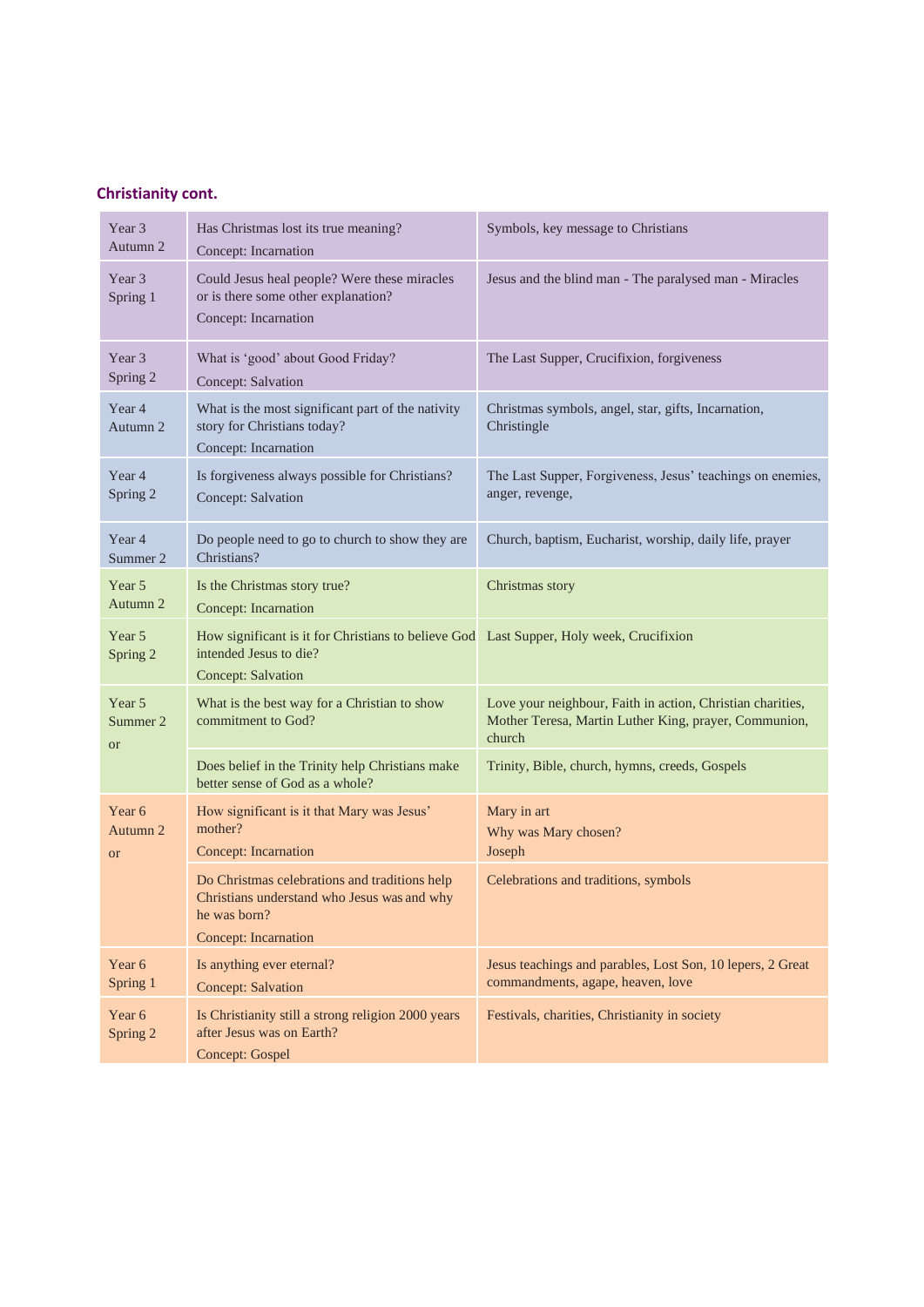### **Buddhism**

| Year &<br><b>Term</b> | <b>Discovery RE enquiry question</b>                         | <b>Key Content</b>                                                                                                                                        |
|-----------------------|--------------------------------------------------------------|-----------------------------------------------------------------------------------------------------------------------------------------------------------|
| Year 4<br>Autumn 1    | Is it possible for everyone to be happy?                     | Life of the Buddha, the search for enlightenment                                                                                                          |
| Year 4<br>Spring 1    | Can the Buddha's teachings make the world a<br>better place? | The 8-fold path, 3 universal truths, suffering, Buddha's<br>teachings, Right Speech                                                                       |
| Year 4<br>Summer 1    | What is the best way for a Buddhist to lead a<br>good life   | The 8-fold path (Right Viewpoint, Right Awareness, Right)<br>Speech, Right Concentration, Right Action, Right Thought,<br>Right Effort and Right Living). |

# **Hinduism**

| Year &<br><b>Term</b> | <b>Discovery RE enquiry question</b>                                                                       | <b>Key Content</b>                                             |
|-----------------------|------------------------------------------------------------------------------------------------------------|----------------------------------------------------------------|
| Year 3<br>Autumn 1    | Would celebrating Divali at home and in the<br>community bring a feeling of belonging to a<br>Hindu child? | Story of Rama and Sita, Divali, Lakshmi, temple                |
| Year 3<br>Summer 1    | How can Brahman be everywhere and in<br>everything?                                                        | Brahman, deities, Ganesha, Trimurti                            |
| Year 3<br>Summer 2    | Would visiting the River Ganges feel special to a<br>non-Hindu?                                            | River Ganges, pilgrimage, funeral customs, Varanasi            |
| Year 5<br>Autumn 1    | What is the best way for a Hindu to show<br>commitment to God?                                             | Murtis, worship at home (Puja), 4 goals, Dharma,<br>Pilgrimage |
| Year 5<br>Spring 1    | How can Brahman be everywhere and in<br>everything?                                                        | Is there a soul?, trimurti, God, deities                       |
| Year 5<br>Summer 1    | Do beliefs in Karma, Samsara and Moksha<br>help Hindus lead good lives?                                    | Good deeds, Rama, re-incarnation, Sadhu                        |

#### **Islam**

| Year &<br><b>Term</b> | <b>Discovery RE enquiry question</b>                                         | <b>Key Content</b>                                                                    |
|-----------------------|------------------------------------------------------------------------------|---------------------------------------------------------------------------------------|
| Year 2<br>Spring 1    | Does praying at regular intervals help a Muslim<br>in his/her everyday life? | Prayer, commitment to Allah                                                           |
| Year 2<br>Summer 1    | Does going to a mosque give Muslims a sense<br>of belonging?                 | Mosque, washing, prayer in a mosque                                                   |
| Year 2<br>Summer 2    | Does completing Hajj make a person a better<br>Muslim?                       | Pilgrimage - Hajj - Makkah - significance - 5 pillars                                 |
| Year 6<br>Autumn 1    | What is the best way for a Muslim to show<br>commitment to God               | 5 pillars - prayer - charity - fasting - Hajj pilgrimage                              |
| Year 6<br>Summer 1    | Does belief in Akhirah (life after death) help<br>Muslims lead good lives?   | Actions/consequences, Greater Jihad, Military Jihad, Qur'an,<br>Lesser Jihad/Holy War |
| Year 6<br>Summer 2    |                                                                              |                                                                                       |